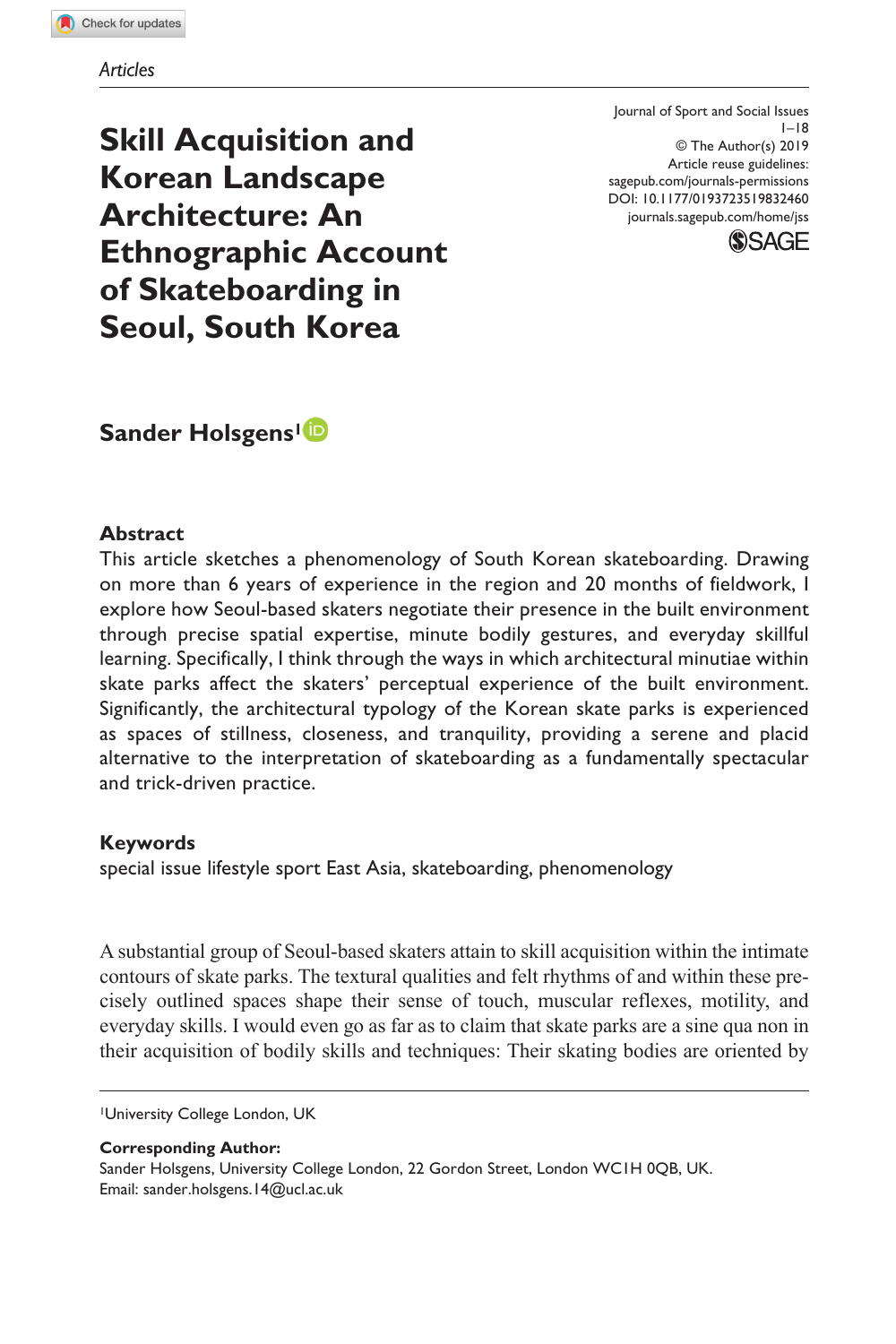and toward recreational spaces of this sort, which are themselves the material and tangible outcomes of the state's footprint on Seoul's landscape architectures and sports for all initiatives.

Korean skateboarding appears to be closely related to certain classic Olympic sports, as the known and tested skate park is used as the quintessential site for learning and practicing carefully composed routines and scrutinized performative repetitions. This stands in contrast to the scholarly perception that, globally, skaters tend to be urban explorers who use and therefore change urban terrains in unintended and distinctive ways, by scanning the built environment for handrails, sets of stairs, and polished granite ledges that are "skateable" (Borden, 2001; see also, Chiu, 2009; Jeffries, Messer, & Swords, 2013; Lombard, 2016). In Seoul, however, this praxis of exploring and re-interpreting found urban space takes place in an irregular basis, in favor of using purpose-built skate parks. This article explores how this local preference for skate parks affects the skaters' skill acquisition and perception of space. Risk-taking, arguably one of the key characteristics of contemporary lifestyle sports (Gilchrist & Wheaton, 2011), is here averted, or at least bracketed.

I partly position this article as a critical response to the argument that "skateboarders analyse architecture not for historical, symbolic or authorial content but for how surfaces present themselves as skateable surfaces" (Borden, 2001, p. 219; see also, Borden, 2016). This form of analysis, which Borden calls the skater's eye, denotes the bodily ability to scan the built environment for skateable elements, that is, to look beyond the intended functions of architectural space. Hardly site specific and context driven, it seems as though the notion of the skater's eye takes on a universal position, suggesting that these bodily skills escape sociocultural specificities and nuanced forms of difference. Similarly, Sigmund Loland's (2007) outline of a phenomenology of lifestyle sports discusses both skateboarders and snowboarders as universal subjectivities.

Within my article, I emphasize that skateboarding roots in local rituals, social practices, and cultural ways of sensing urban space. I contend, in accordance with Åsa Bäckström (2013, 2014), that the notion of skillful coping (or the skater's eye, in Borden's terminology) is fundamentally site specific and depends upon the sociocultural and experiential context of one's skill acquisition. Specifically, I propose an ethnographic account of *Ttukseom* skate park in Ttukseom Hangang Park, located in central-east Seoul, South Korea, so as to work toward a phenomenological understanding of the perceptual experience and bodily skills of a small group of skaters. To approach a localized form of skateboarding as a phenomenological problem—and to theorize skills as an embodied form of coping with the world requires a sensibility to gauge and describe the direct encounter between skateboarder and architecture, body and surface, skills and circumstances. This article chronicles my provisional attempt to develop and achieve such a sensibility, and my underlying point of departure is that the bodily engagement with both the skateboard as equipment and the skate park as locale for skillful learning affects how skaters respond to and cope with the world per se. In so doing, I suggest that the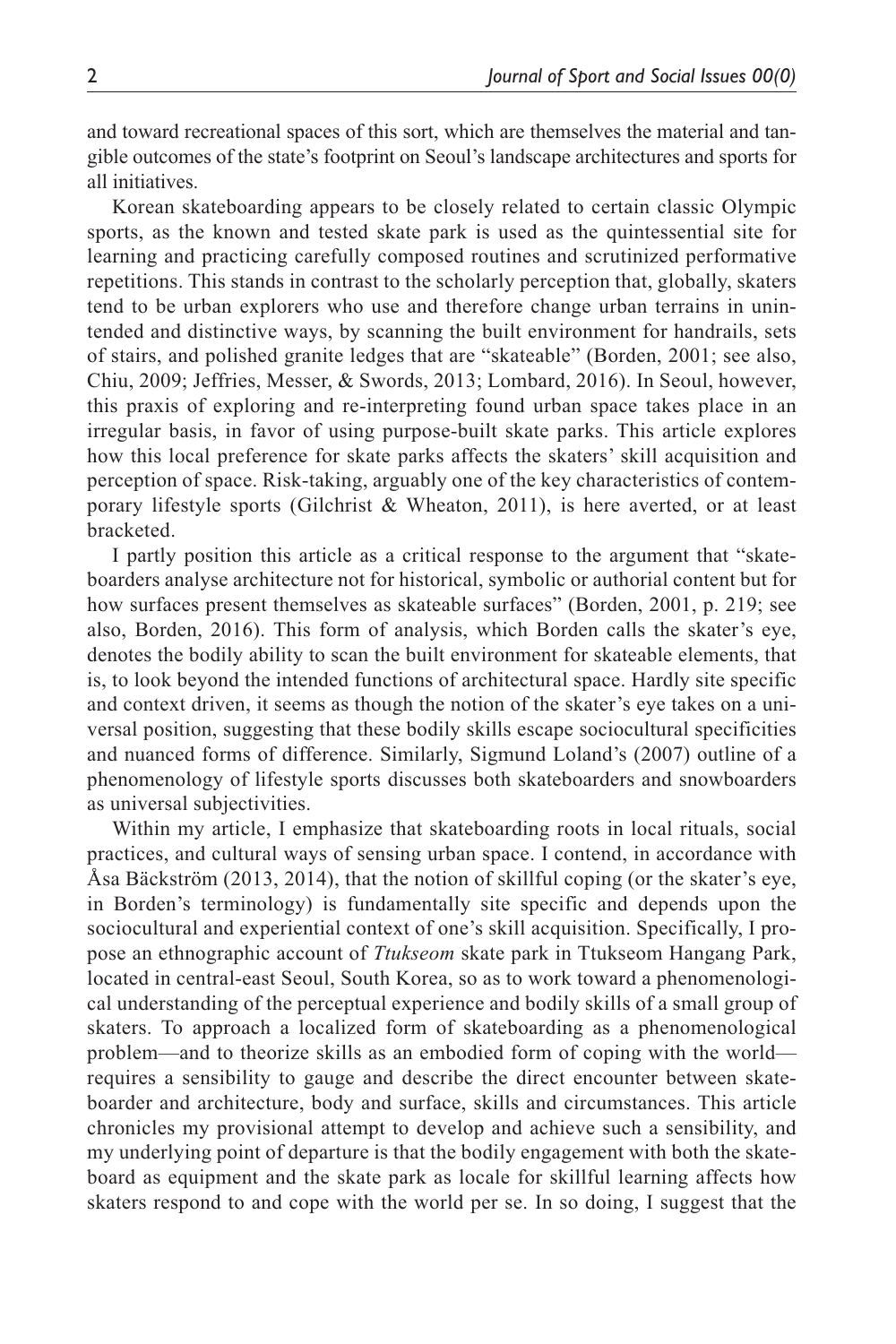technology of the skateboard and the architecture of the skate park shape the human body in its capacity to skillfully be in the world with others.

Methodologically, my study is based on 6 years of working experience in the region and 20 months of fieldwork within and around the tender outlines of Seoul, between the fall of 2011 and September 2016. Over the course of this period, my physical and theoretical trajectories, mediated by the hopes, desires, and hesitations of skaters, intersected with their diverse and ever-changing roles within Seoul and their spatial navigations of the city. I position my work in between phenomenology and a discursive form of sensory ethnography, as it is in principle an intimate reconsideration of embodied shared practices by positioning my own 16 years of experience as a skater vis-à-vis those residing within and traversing Seoul's skate parks. Sensory ethnographies, Sarah Pink (2015) writes, "both attend to and interpret the experiential, individual, idiosyncratic and contextual nature of research participants' sensory practices *and* also seek to comprehend the culturally specific categories, conventions, moralities and knowledge that informs how people understand their experiences" (p. 15). I skated alongside and filmed in collaboration with Seoul-based skaters, so as to experience and attune my own bodily skills to the spatial configuration of Seoul's skate parks and the expertise of locals.

Alongside this experiential form of participant observation, I regularly conducted informal interviews with locals, produced audio-visual recordings, and developed a visual discourse analysis—though these go beyond the scope of this article. I worked with approximately 70 skaters, but became most familiar with a group of 15. This group includes skateboarders born and raised in Seoul, as well as a married couple from Busan—South Korea's busiest seaport—a Japanese competitive skater from Kyoto, an American–Korean couple in their 30s, and university students from Singapore, the United States, and South Korea. My research especially draws on the everyday involvement with the Candlroute skateboard brand, which brings together the majority of these 15 people: some are sponsored by Candlroute, whereas others are friends with founder Kim Youngjoon or wear the brand's attire on a regular basis. A considerable part of my fieldwork was performed in Korean, although there were occasions in which a transition to English was desirable. The regular presence of Northern American, European, and Southeast Asian skateboarders, for instance, proved to be a reason for South Koreans to communicate in English.

Sensory ethnographies investigate the layered and expressed relationship between sensory perception and culture, and my study positions bodily experiences (both my own and the skaters I work with) at its methodological and theoretical heart. This article starts by arguing how skate parks in Seoul operate as homelike spaces, after which I discuss why their precise and standardized architectural design affects the bodily skills and routines of local skaters. I then propose, via an ethnographic detail, the extent to which one could speak of a local, Korean practice—highlighting how skateboarding in Seoul unfolds itself as a phenomenon of habits and repetitions through which to shy away from the form of risk-taking that seems to be synonymous with lifestyle sports.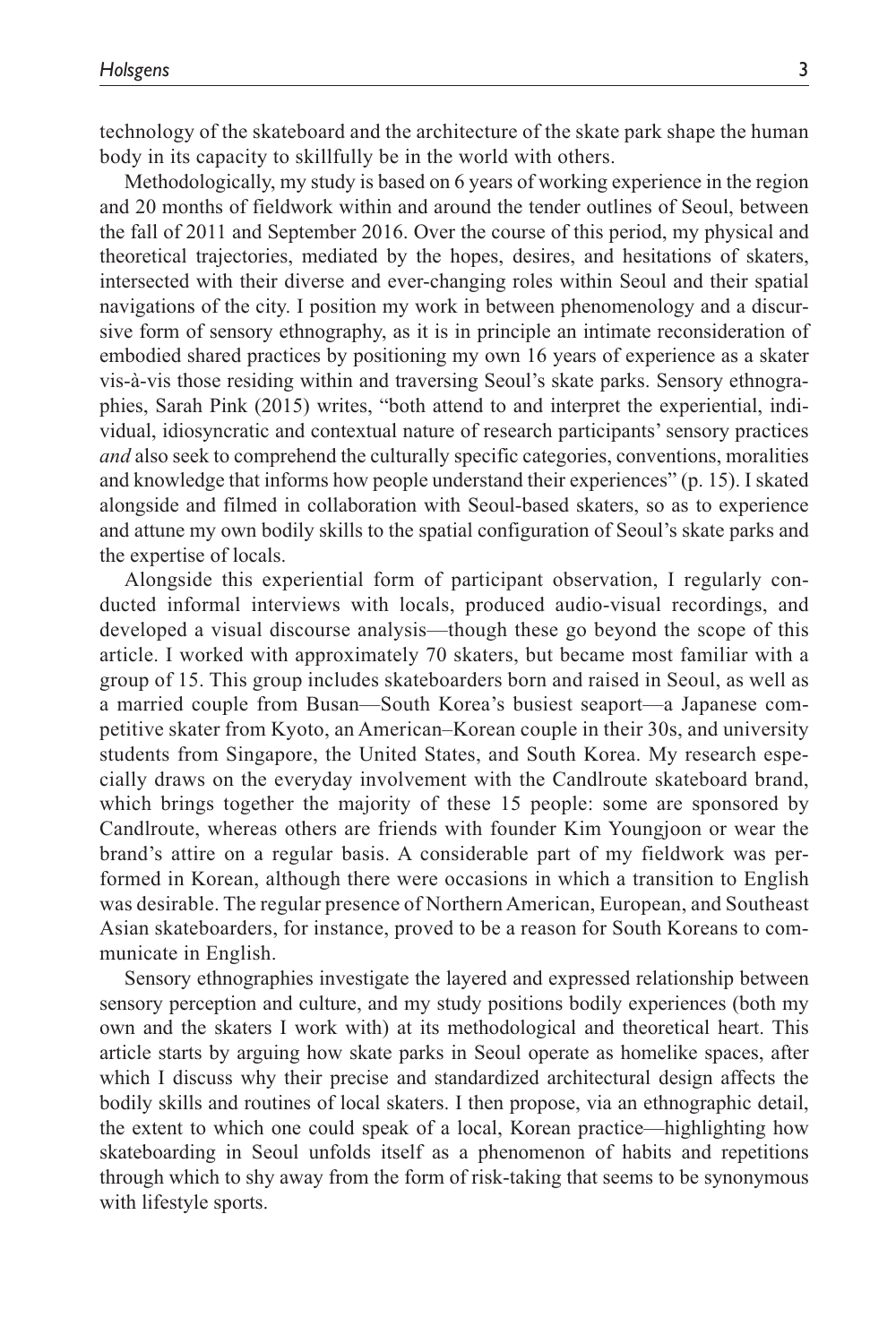# **The Skate Park as Dwelling and Locale for Skillful Learning**

Skateboarding made its way into the Korean peninsula as late as the early 1990s, particularly through visiting Japanese skaters and the presence of the U.S. army within and in close proximity to Seoul. *Tussa Skateboards* is the self-proclaimed first skateshop in South Korea, founded in 1992 as an importer of skate equipment, while the store itself was opened in Seoul's international Itaewon district in March 1996. The earliest visual material I managed to retrieve dates from 1995, whereas the country's inaugural full-length skateboard video launched in 1996, cunningly titled *Memories from 1996*. The first couple of skate parks were built in or near Seoul, notably the *Ilsan* park (February 1999), the temporary Sonpak Olympic park (December 1999), and the Gyongi-do Anyangsi park (October 2000). By the mid-2000s, construction contractor ESP Korea had achieved a virtual monopoly in the development of wooden skate parks, and the company now claims to be responsible for the design and construction of 77 parks for "extreme sports and action sports," including Sondongu park (November 2008) and Ttukseom (September 2009).

Tim Sedo (2010) notes how especially Peralta's aggressive corporate strategy was vital in establishing a Chinese skateboarding community throughout the 1990s, which was then built around foreign—that is, predominantly Californian—practices and technologies. Building upon Sedo's (2010) understanding of skateboarding in China, it is fair to say that the practice in South Korea is similarly organized "around an often incongruous flow of American skateboarding products, symbols, knowledge, and resources" (p. 259). Exemplary of the cultural and ideological significance of these international influences is the belated foundation of the *Korea Skateboard Association* (KSA) in 2015. KSA only managed to get involved in the organization of nationwide events and the maintenance of skate parks as late as the spring of 2016 and is still struggling to take a stance among the presence of international brands, networks, and initiatives.

This notion of the United States—and Southern California specifically—as the hegemony of global skateboarding seems to be especially prevalent within existing scholarship on the practice as performed in the East Asian region. In their studies on skateboarding in Tokyo, Glauser (2013, 2016) and Dixon (2011, 2014, 2016) claim that the United States operates as the prime point of reference for the skateboard community in Japan. Similarly, Jones (2013) notes that Hong Kong–based skaters aspire to develop their performative style on the basis of online skate videos, particularly those produced in the United States and Western Europe. David Drissel (2012) observed that Shanghai-based skaters were clad in "baggy jeans and Western sports-team attire" and were self-identified *linglei*, or individualists and independent thinkers in an otherwise collectivist and conformist society. Paul O'Connor (2016), however, turns this argument on its head, by highlighting the global significance of the Chinese skateboard community, precisely because American and European professional skaters regularly visit well-known skatespots in cities such as Guangzhou, Shanghai, and Shenzhen. This trend, he notes, is "a product of the fact that Chinese cities have a surplus of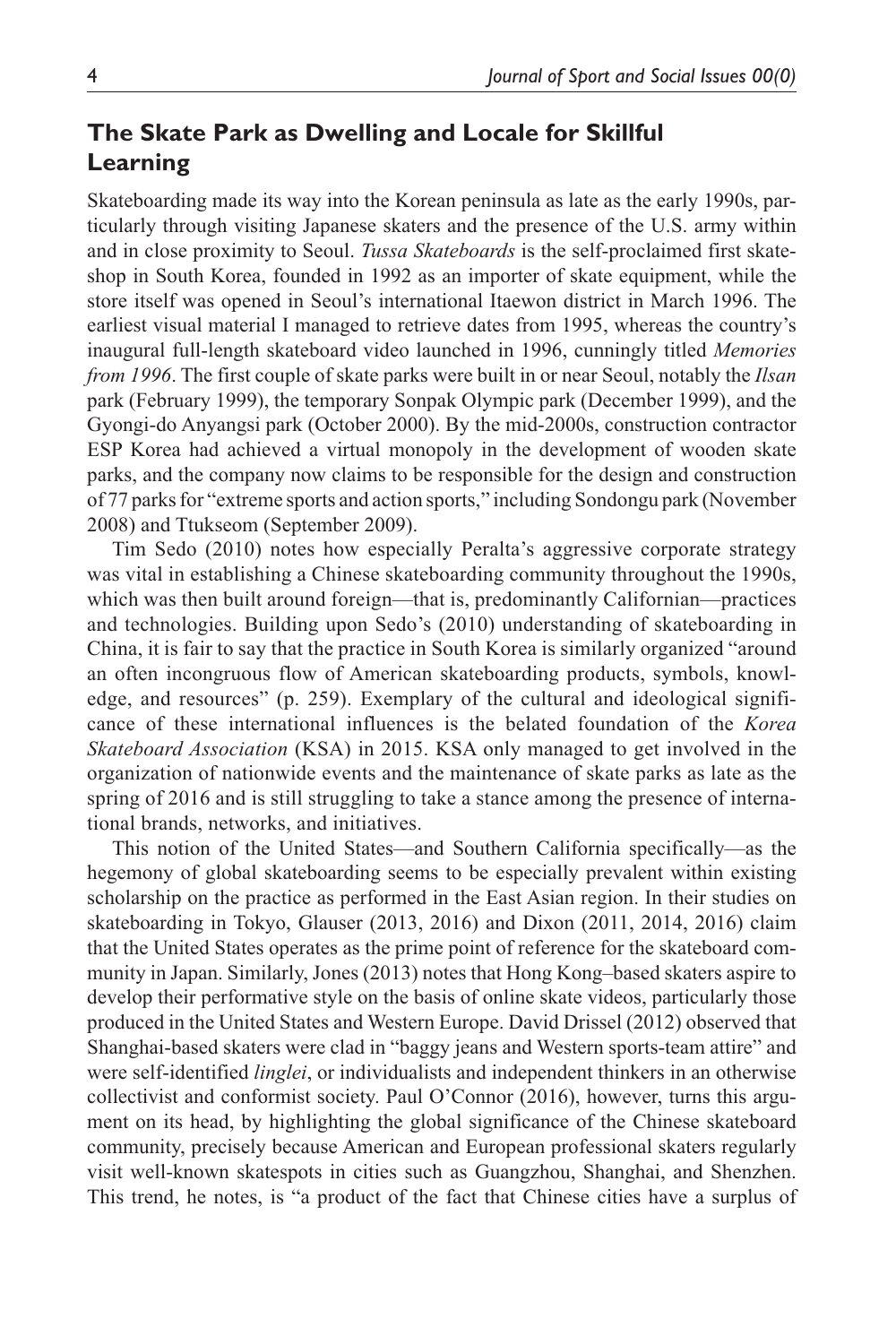accessible office plazas and urban architecture well designed for the purpose of skateboarding" (O'Connor, 2016, p. 480). Moreover, O'Connor (2017) positions Hong Kong as a center in and of itself, by showing how China's special administrative region is simply *another* center of the global skateboard network, not unlike Los Angeles, London, and Berlin.

In Seoul, I argue, skateboarding primarily dwells in the skate park, which is inhabited as though it is a home of sorts. There are skaters traversing the streets of South Korea's capital, no doubt, but this generally takes place as brief, conscientiously planned, and choreographed performances in front of a photo or video camera. For skaters in Seoul, the skate park is as familiar as their home, which not only implies the possibility of homecoming and homesickness but also points at its experiential tonality. In *The Poetics of Space*, Gaston Bachelard (1964, p. 26) positions the home, the house, as "our corner of the world. As has often been said, it is our first universe, a real cosmos in every sense of the word," and "the feel of the tiniest latch has remained in our hands" (Bachelard, 1964, p. 36). Similarly, the textural and material qualities of the skate park give shape to the felt memories of skaters in Seoul, as though the seemingly infinitesimal architectural forms within this space are engraved onto their body, affecting its skin and muscles and motility. In Seoul, then, the skate park is the source of meticulous bodily skills, as well as the space against which to weigh one's bodily capacity to cope with and respond to architectural design. It is, furthermore, a serene *place* full of affectivities, through which the skateboarding practice is held into wholeness and tranquility.

My reading of the skate park as an urban extension of the dwelling not only roots in existential phenomenology but also advances anthropological studies that explore sociocultural and spatial implications of how domesticity manifests itself within the South Korean public realm. In Seoul, public spaces are used in both a public and a private manner, and the intrusion of private behavior within public spaces can be "witnessed in public parks, where private acts such as sleeping, cooking and singing are juxtaposed with public acts such as walking and debating" (Cho, 2002, p. 431). For Cho (2002, 2003, 2008a, 2008b), Seoul, in other words, exists as a mosaic of public, civil, and private spaces, all of which referring to and representing diverse groups of people. The city's Pagoda Park, for example, "is surrounded by fences and buildings and is as intimate as a home" (Cho, 2002, p. 429), encouraging elderly residents to inhabit the space with values of collectivism and Confucian morality.

Cultural geographer Valérie Gelézau (2014) accentuates this lack of a clear distinction between private and public spaces: "[i]n the same way that the space devoted to the family, the house, is protected, public spaces also tend to be closed spaces that permit non-family cells to exercise a social life outside the domestic" (p. 177). Gelézau (2014) notes that public squares were conspicuously absent in precolonial Korea, which she considers to be indicative of the fundamental relationship between public life and domesticity: public practices mirror archetypical family values, whereas public spaces are metaphors for domestic space. Although Gelézau doesn't specify what and whose values are performed via these public practices, it is worth noticing that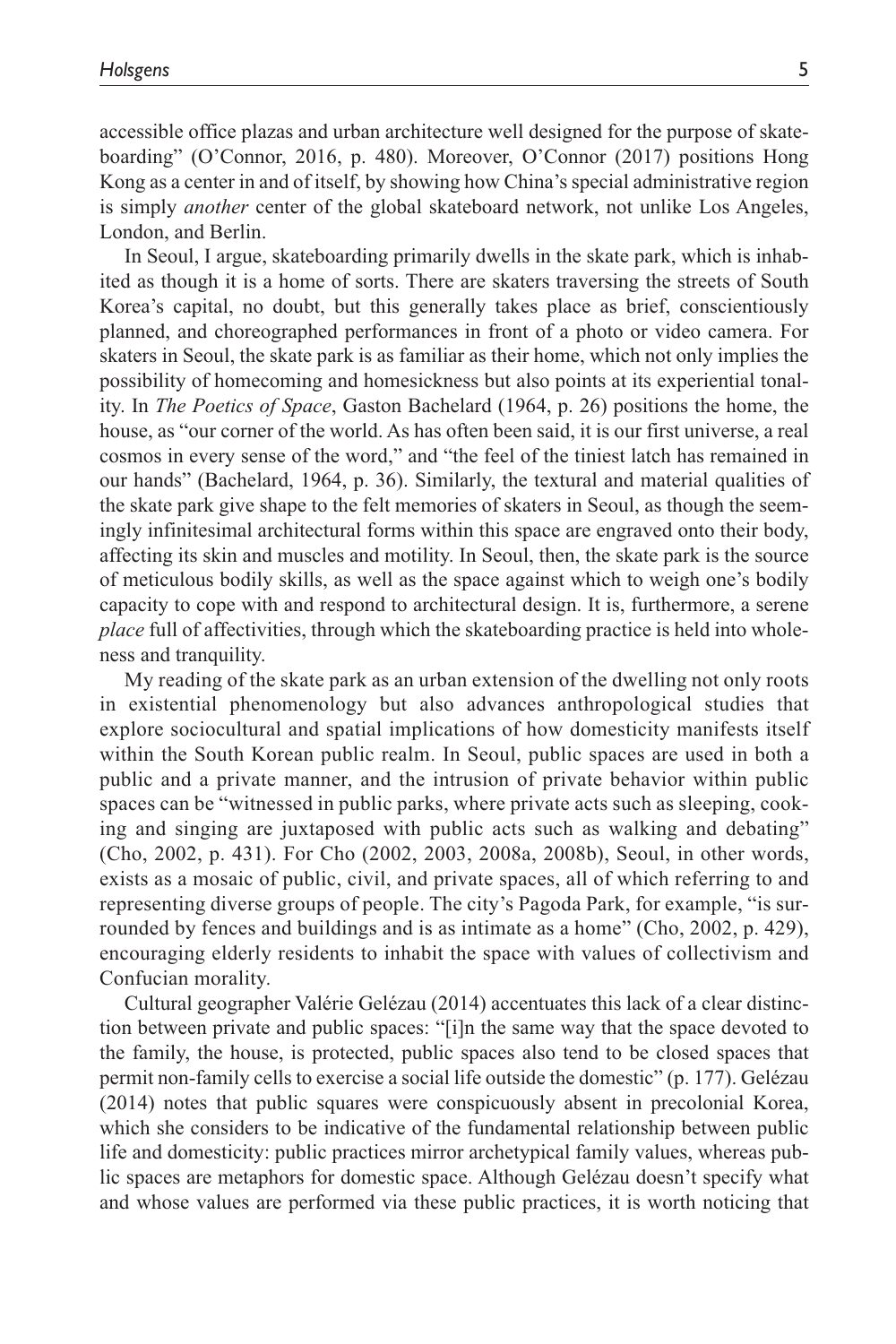both she and Cho Myung-Rae contend that domestic life and family values permeate the public sphere in a spatially and culturally significant manner.

## **Coping With the Un/familiar**

Taken strictly, there "is" no such thing as *an* equipment. To the being of any equipment there always belongs a totality of equipment, in which it can be this equipment that it is. Equipment is essentially "something in-order-to." (Heidegger, 1927/1962, p. 31)

A skateboard is an equipment "in order to" sense and touch the built environment. It is a piece of equipment, a *Zeug*, in the Heideggerian sense of the word. For not unlike the hammer, the skateboard belongs to a totality of equipment, including particular attire, architectural surfaces, and sonic landscapes. What's more, both pieces of equipment seem to take on the role of an appendage of one's body: just as a skilled carpenter doesn't theorize the hammer while engaged in trouble-free hammering, a proficient skateboarder has the skateboard as equipment *zuhanden.* It is readily available, which is to say that the skateboard doesn't have to be observed or thought when it is used for practical everyday orientation. Instead, it is simply ready to put to work, assuming one is a skilled skateboarder.

When skateboarders are coping with the world at their best, to paraphrase phenomenologist Hubert Dreyfus (Dreyfus & Wrathall, 2014), they are drawn in by solicitations within their direct environment and respond to them in a skillful bodily fashion. Coping, here, is a skillful response to a solicitation, or what Dreyfus calls a site specific and "temporally unfolding situation." That is to say, coping is a bodily and embodied form of flexibly responding to and engaging with the so-called "significance of the current situation—a response which is experienced as either improving the situation or making it worse" (p. 257). Take Maurice Merleau-Ponty's (1945/1962) example of our everyday coping with paintings in art galleries and museums:

For each object, as for each picture in an art gallery, there is an optimum distance from which it requires to be seen, a direction viewed from which it vouchsafes most of itself: at a shorter or greater distance we have merely a perception blurred through excess or deficiency. We therefore tend towards the maximum of visibility, and seek a better focus as with a microscope (. . .) The distance from me to the object is not a size which increases or decreases, but a tension which fluctuates round a norm. (p. 352)

This norm, as Merleau-Ponty (1945/1962) would have it, is site specific and embedded within a cultural context, or *milieu*, as well as dependent upon one's acquired bodily skills. Skillful activities such as skateboarding and hammering and sensing paintings, then, allow us to achieve a "better" grip on specific circumstances, so as to relieve our current bodily situation from a less optimal stance within the world we inhabit. Significantly, when skillfully involved in the skateboarding practice, the skateboard itself disappears from one's view. It becomes transparent and no longer belongs to one's consciousness—that is, one's conscious perception—because, instead, one is involved in the task "in hand." Or, to be more precise, the task of and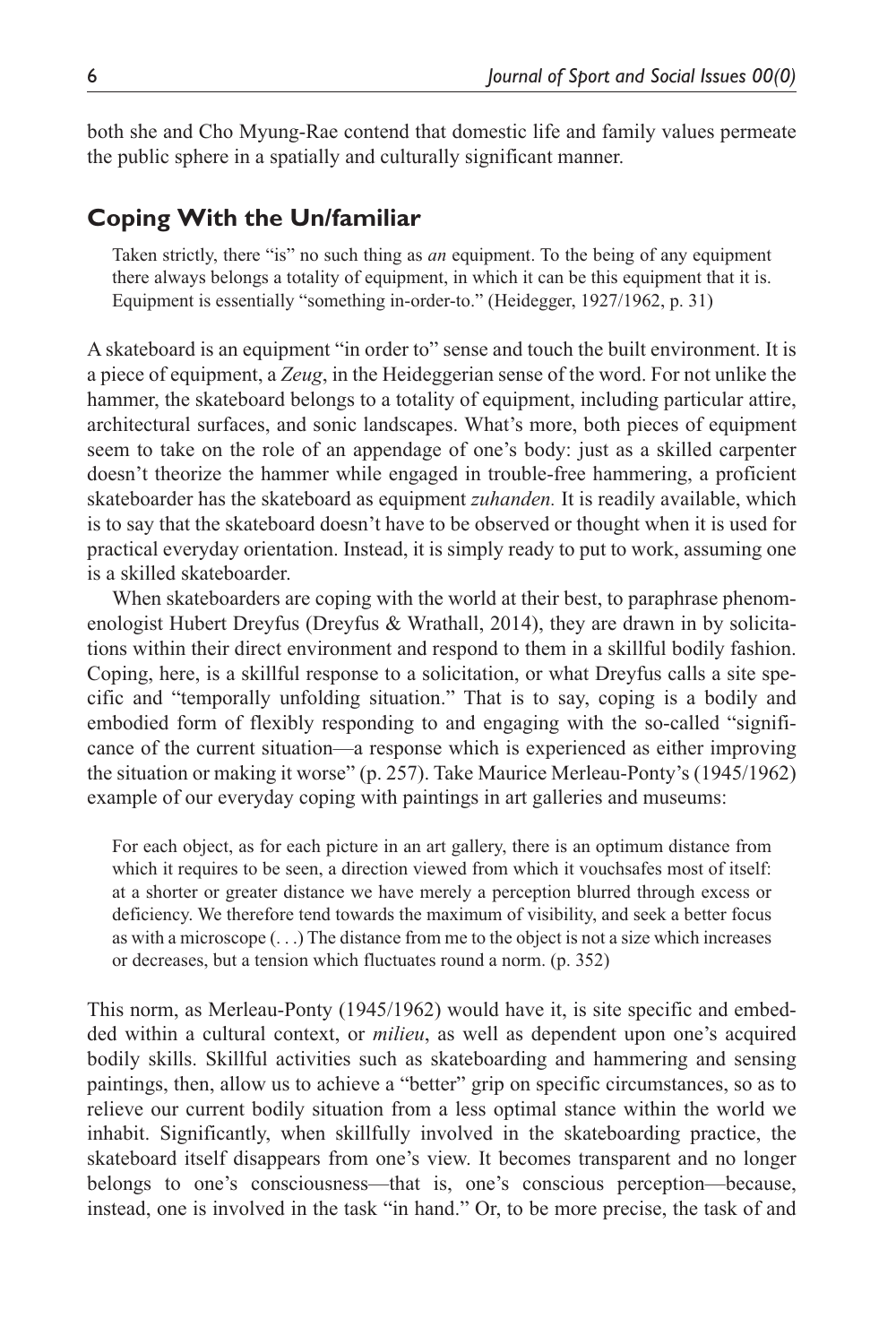below one's feet, as the skateboard is generally positioned underneath one's body, touching the soles and sides of one's shoes and the architectural minutiae of the built environment.

The already felt, to paraphrase Erica Manning (2011), is a form of content that is pre-mapped unto experience, and Seoul-based skaters seem to prefer polishing embodied knowledge through repetition (repeatedly experiencing the already felt) over challenging their skills through bodily encounters with unknown architectural forms and shapes. In Seoul, then, skate parks are not only an architectural given but also a central locale for culturally significant ritualistic performances through which to cultivate one's committed body and to approximate a skillful and embodied knowledge of clearly demarcated spaces. The practice is, in terms of skill acquisition, remarkably closely related to certain Olympic sports, glorifying the known and tested skate park as locale for skillful learning through carefully composed routines and scrutinized mundane repetitions.

Phenomenologically, this is of vital (and existential) significance. For Heidegger, "everydayness substantially focuses on comfort and ease, on lack of distress, and thus amounts to dwelling in the familiar, convenient, and reliable" (Mugerauer, 2008, p. 28). In Seoul, skill acquisition seems to approximate this notion of everydayness, mistrusting the unsayable, unpredictable drifts of the metropolis.

Chess grandmasters have the capacity to play on the highest level while their mind is being absorbed in something completely different. Expert players do not think through a game of chess by adhering to rules or by remembering strategies and situations. Instead, Dreyfus and Wrathall (2014) argue, they simply move pawns and knights around the chessboard by intuitively responding to the specific "opportunities and possibilities for action that a particular setting offers" (p. 8). Experts, in other words, attune themselves to and skillfully cope with the specificities of a situation, for which they do not have to rely on or build upon general rules and noteworthy strategies.

Dreyfus (2014) offers multiple examples of this sort, including the difference between inexperienced and proficient tennis players:

If one is a beginner or is off one's form, one might find oneself making an effort to keep one's eye on the ball, keep the racket perpendicular to the court, hit the ball squarely, etc. But if one is expert at the game and things are going well, what is experienced is more like one's arm going up and its being drawn to the appropriate position, the racket forming the appropriate angle with the court—an angle we need not even be aware of—all this so as to complete the gestalt made up of the court, one's running opponent, and the oncoming ball. (p. 82)

For experts, then, the world, as well as the relevant whole of equipment and things and circumstances, no longer shows up as "composed out of objects with discriminable properties. Instead, one's discriminatory capacities are enriched so that one can immediately discern affordances" (Dreyfus & Wrathall, 2014, p. 8). Put differently, instead of thinking about how to hold a tennis racket and where to position himself or herself on the court, an expert player is simply drawn to the exact location where best to hit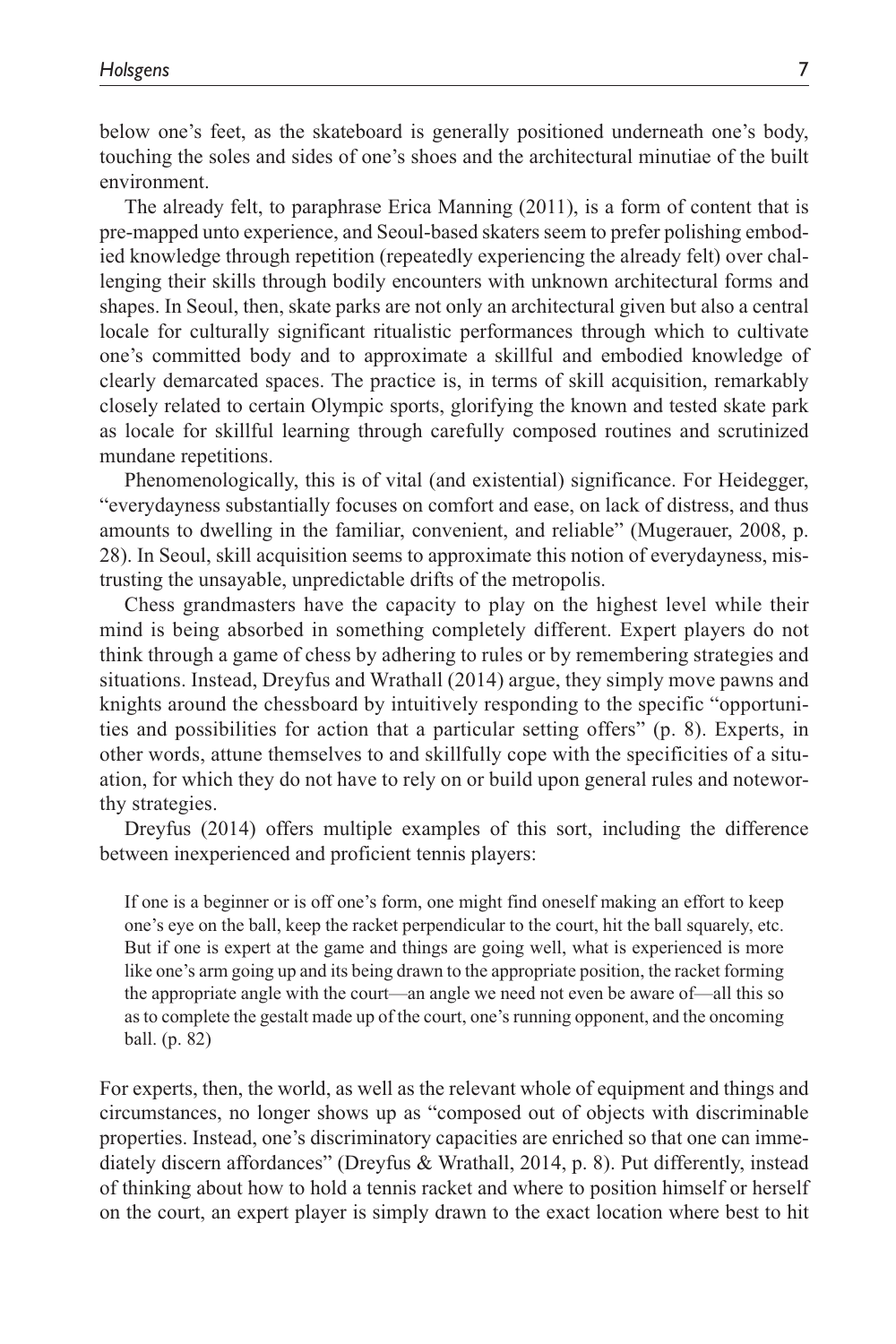the ball. The tennis ball itself, then, demands a precise set of movements from the player, which are not thought through or based upon rules and regulations, but are simply performed and acted out based upon the particularities of the situation at hand. Experts inhabit their skillful practices, as it were "When we inhabit something, it is no longer an object for us but becomes part of us and pervades our relation to other objects in the world" (Dreyfus, 1991, p. 44).

# **Ttukseom Skate Park as an Architectural Study in Neutrals**

Skateboarding exists by the grace of such coping skills, as practitioners need to, first, cope with the skateboard as equipment and, second, continuously negotiate architectural space and its affordances to successfully perform tricks. The significance, here, is that purpose-built skate parks are Seoul's prime locales for skill acquisition, which renders skateboarding as a more formalized skillful practice. As of September 2016, the metropolitan city hosts over two dozen public spaces designed for the practice. There are a couple privately owned skate parks, including the temporary *House of Vans* (winter 2015-2016) in the Dongdaemun District, yet the clear majority is publicly owned, and are built and financed with the help of Seoul Metropolitan Government. The geographical locations of Seoul's most significant skate parks are hardly surprising—bordering a campus's football field (Hanyang University), underneath bridges of subway lines (Banpo, Seobinggo, Yongsan), in proximity to large-scale public shopping malls (Wangsimni, Jukjeon). Many of Seoul's skate parks, however, can be found in or on the margins of public (recreational) parks (Sangdong Lake Park, Ttukseom Resort, Nanji Hangang Park, Unjeong, Seoul Forest Park, Pyeongchon, Sindaebang). This type of skate park is, I would argue, primarily enveloped in Seoul Metropolitan Government's designbased attempt to facilitate accessible, inclusive, and affordable sports facilities for the city's citizens and tourists. This, in turn, suggests that South Korean skateboarding manifests itself as and develops itself into a lifestyle *sport*.

These recreational parks, which often reveal themselves as landscape architectures, root in South Korea's recent history of so-called sports for all initiatives (Jang, 2013; Jung, 2013; Lim & Ryoo, 2013; Yun, 2011). The collective experience of hosting the 1988 Seoul Olympic Games was a direct incentive for Korean citizens and the national government to rethink sport as a crucial activity to improve one's quality of life (Chang, 2002; E. Hong, 2010). The 1990 Comprehension National Lifesport Promotion Plan proposed to design and manage sport facilities that would be inclusive, easily accessible, and affordable―followed by president Kim Young Sam's (1993-1998) National Sports Promotion Five Year Plan. In 1991, the state-led National Council of Sports for All was established, and, in 2005, the nationwide 7,330 campaign was initiated, implying that Korean citizens would ideally exercise three times a week for 30 min or more. Not only were these plans and campaigns aimed at health and well-being, they were also designed to ensure a "sound" leisure culture and to further develop South Korea's welfare society. Throughout the 1990s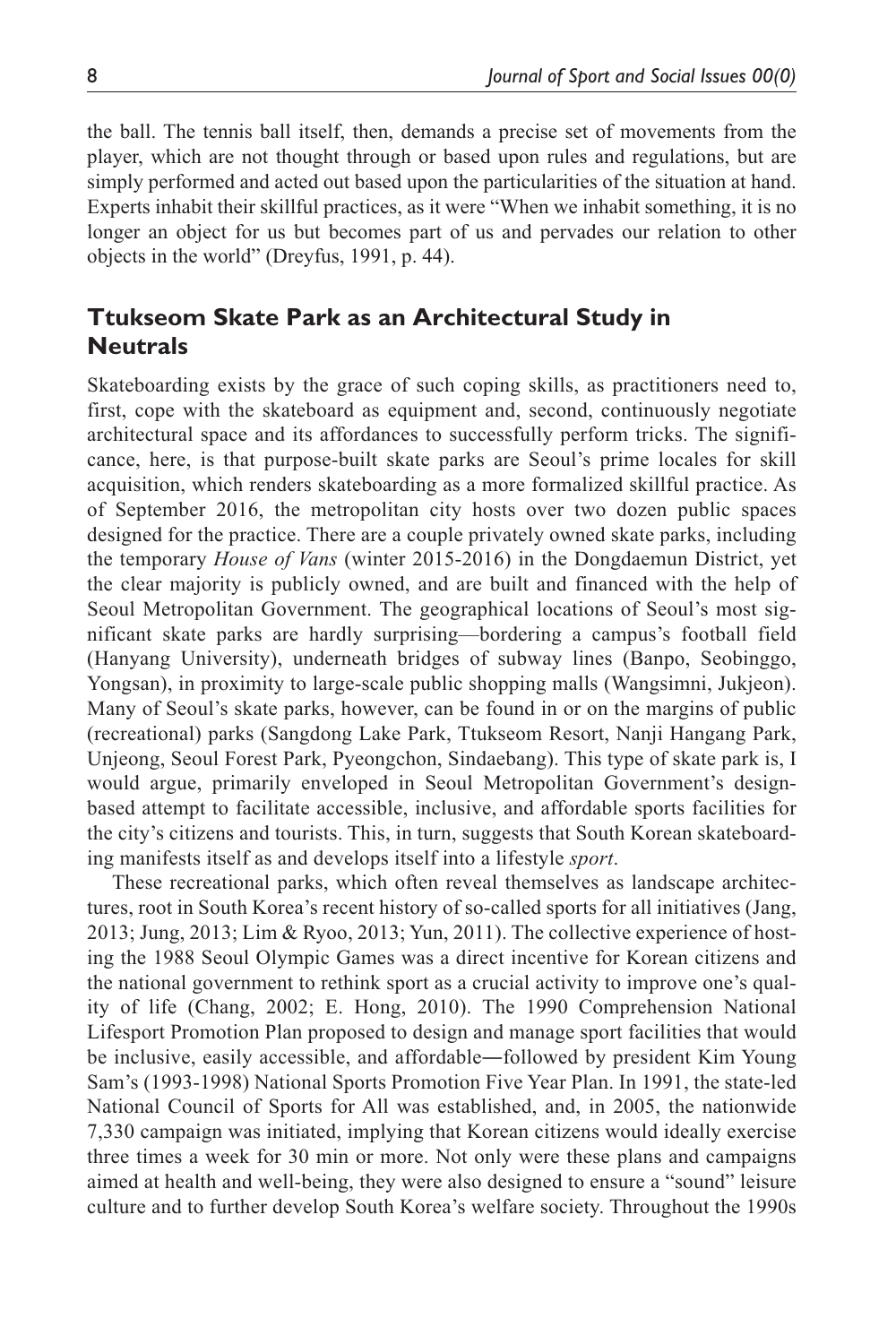and 2000s, sport was considered to be an essential catalyst for achieving a fruitful mingling of leisure culture and physical well-being (E. Hong, 2010).

Not unlike skate parks, Seoul's outdoor sports facilities are generally located within or on the margins of public parks, so as to take advantage of existing greeneries and the proximity of the Han River. Ttukseom Hangang Park, including its eponymous skate park, is one of the prime outcomes of not only the nationwide implementation of the sports for all initiatives but also Seoul's move toward landscape architecture. This urban typology marks the aspired return to and implementation of a "traditional" (i.e., an all-encompassing and antiquarian) Korean understanding of the physical, natural landscape within contemporary architectural and urban design, while simultaneously freeing up space to exhibit both monuments of precolonial Korea and icons of a global society. In so doing, landscape architectures, such as the Dongdaemun Design Park and Plaza, the Cheonggyecheon Stream, and indeed Ttukseom Hangang Park, are set out to be spaces for national heritage, leisure, ecological progression, and bodily well-being (K. Hong, 2011; Lee & Anderson, 2013; Lim & Ryoo, 2013).

It is partly for this reason that Ttukseom Hangang Park houses inter alia the Jabeolle cultural complex, decades-old flea markets, a swimming pool, tennis and basketball courts, a gym, and an outdoor theater. The proximity of the Han River has transformed it into a popular site for water sports, including wind surfing and water skiing, and visitors are constantly reminded of how the area has acted as a monumental resort site for over a century. The state's footprint on Seoul's architectural and sociocultural landscape is, in short, wide and deep, yet there is another reason for addressing this particular site. Although the Hangang Park itself hosts a diversity of spatial forms and shapes, Ttukseom skate park seems to me to be an architectural study in neutrals: pale green and brown surfaces, unremarkable mostly wooden and partly metal skateramps, standardized handrails, and the washed-out white writings on the textureless and livid red ground floor indicating that this site ought to be used as a skate park. Most of the tones are outstandingly muted and many of the architectural details are wonderfully common to skaters, regardless of their background or expertise.

Architecturally, Ttukseom is a commonplace, and yet there are peculiar techniques required to traverse the skate park. For Ttukseom encourages carefully orchestrated and highly predictable movements in space, rather than spontaneous bodily responses to the immensity of architectural minutiae that a city of this scale offers outside the realm of skate parks. This is not uncommon for skate parks in Seoul. Their designs cannot be said to be experimental or innovative, favoring wooden ramps and stone plazas over concrete transition forms that echo the intricate relationship between skateboarding and surfing. More precisely, Ttukseom's dark-brown curved wooden elements and their metal copings stand in stark contrast to the smooth and wavelike design that one would be able find in some of the more prominent parks outside the Korean peninsula. The implications of these designs are both spatial and experiential. Spatially, Seoul's skate parks tend to consist of a relatively large flat ground, often within recreational spaces and public parks, on top of which individual skateable elements are attached. In both Ttukseom and Cult, these elements range from 5-ft-long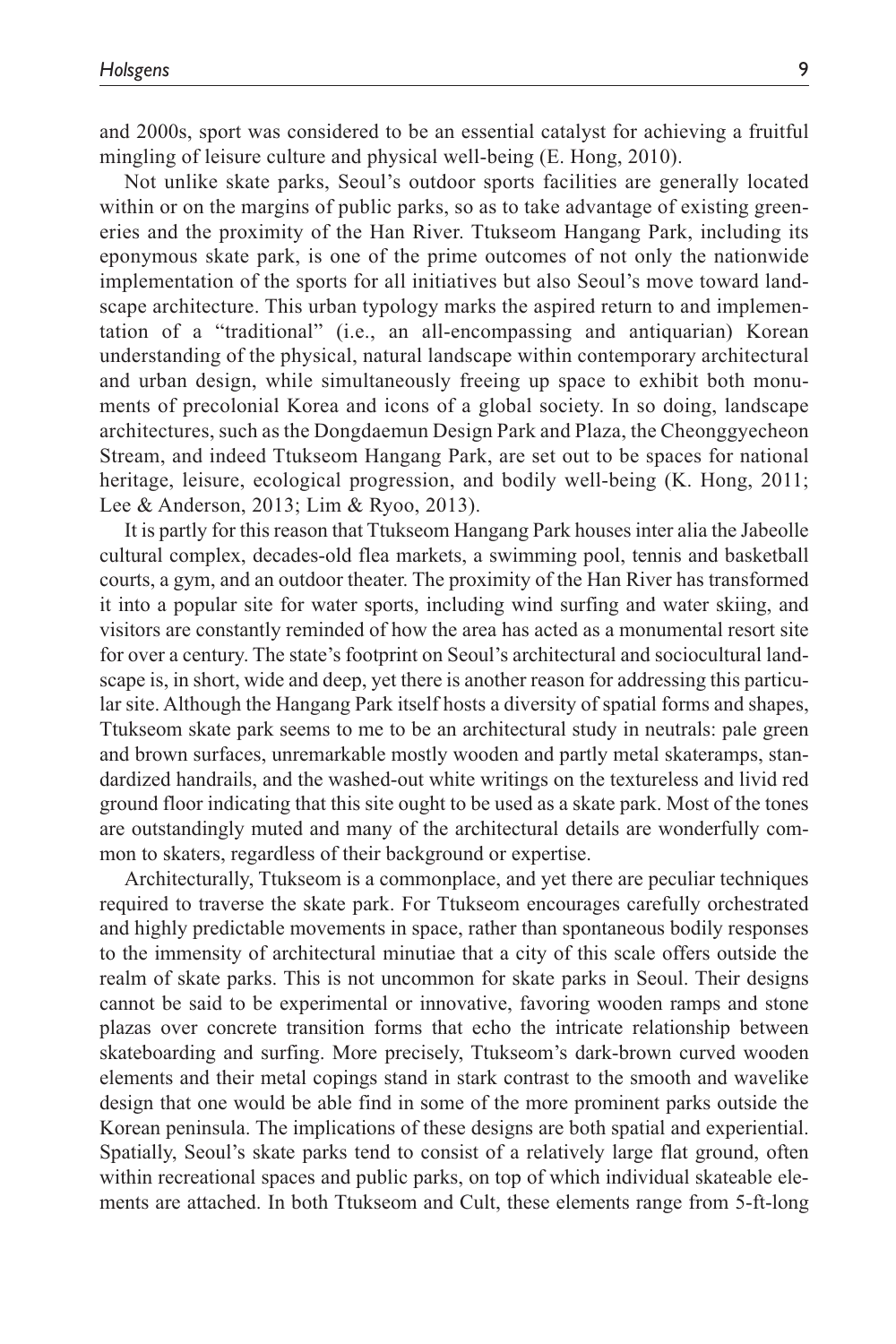handrails and 3-ft-tall ledges to steep but architecturally unimpressive ramps and socalled pyramids.

As these individual elements are simply positioned and affixed to a smooth piece of flat ground, there is a peculiar lack of verticality; stairs are conspicuously absent and so are the minute differences in height that encourage a kind of skating that resembles surfing and transition skating. Only the ramps and pyramids add a sense of verticality to these parks, yet their standardized forms and shapes seem to especially foreground that these are spaces of homogeneity. Architecturally and structurally, Ttukseom skate park could have been designed for and built at any other plaza, whereas some of the world's most beloved sites, including London's Southbank and Stockwell, as well as Venice Skatepark in Los Angeles and Morrison Park in Hong Kong, take advantage of and respond more directly to their spatial surroundings.

Once familiar with a couple of skate parks in Seoul, one would have acquired the skills and techniques to quickly and effortlessly attune oneself to the particularities of most of the country's other parks. Moreover, the lack of concrete transition forms, in favor of the cheaper and standardizable wooden ramps and stone plazas, means that Seoul-based skaters are hardly offered the chance to build upon the fine and historical relationship between skateboarding and surfing. Instead, these skate parks are designed and marketed as X Games training sites, as recreational spaces, as sports facilities, rather than as spaces that propose new spatial conceptualizations for skateboarding or reverberate the flow of waves surfers cope with. This is, before all else, important because skateboarding primarily occurs within the well-outlined contours of these relatively generic and ordinary skate parks.

Here, I trace the indications of cultural difference. Like Ocean Howell (2001, 2005, 2008), Iain Borden (2001) suggests that skateboarding revolves around the so-called "unused time" of particular architectural details and urban elements, as skaters use "spaces outside their conventional times of use, substituting one temporal rhythm for another" (Borden, 2001, p. 198). Consequently, the temporality of this form of skateboarding depends upon a diversity of rhythms within a city, as well as the rhythmic intervals that draw up and shape architectural textures and minuscule urban encounters. Moreover, Borden (2001) contends that the experience of skateboarding consists of the tangible relation between the self and the physical minutiae within the built environment. This relation with urban details manifests itself through the skaters' use of architecture's "textural and objectival qualities to create a new appropriative rhythm distinct from the routinized, meaningless, passive experiences which it usually enforces" (Borden, 2001, p. 200). In so doing, skaters redefine the meaning and significance of architecture (and its surfaces, forms, textures, material, but above all, its use, reproduction, and representation), as well as work toward a heightened and intensified awareness of their body and its motility.

In Seoul, this form of skillful coping with architectural space takes place predominantly within the skate park, which brings together skaters of all levels of expertise. Significantly, then, skate parks escape the kinds of urban rhythms that generally condition the temporality of street skateboarding, even though their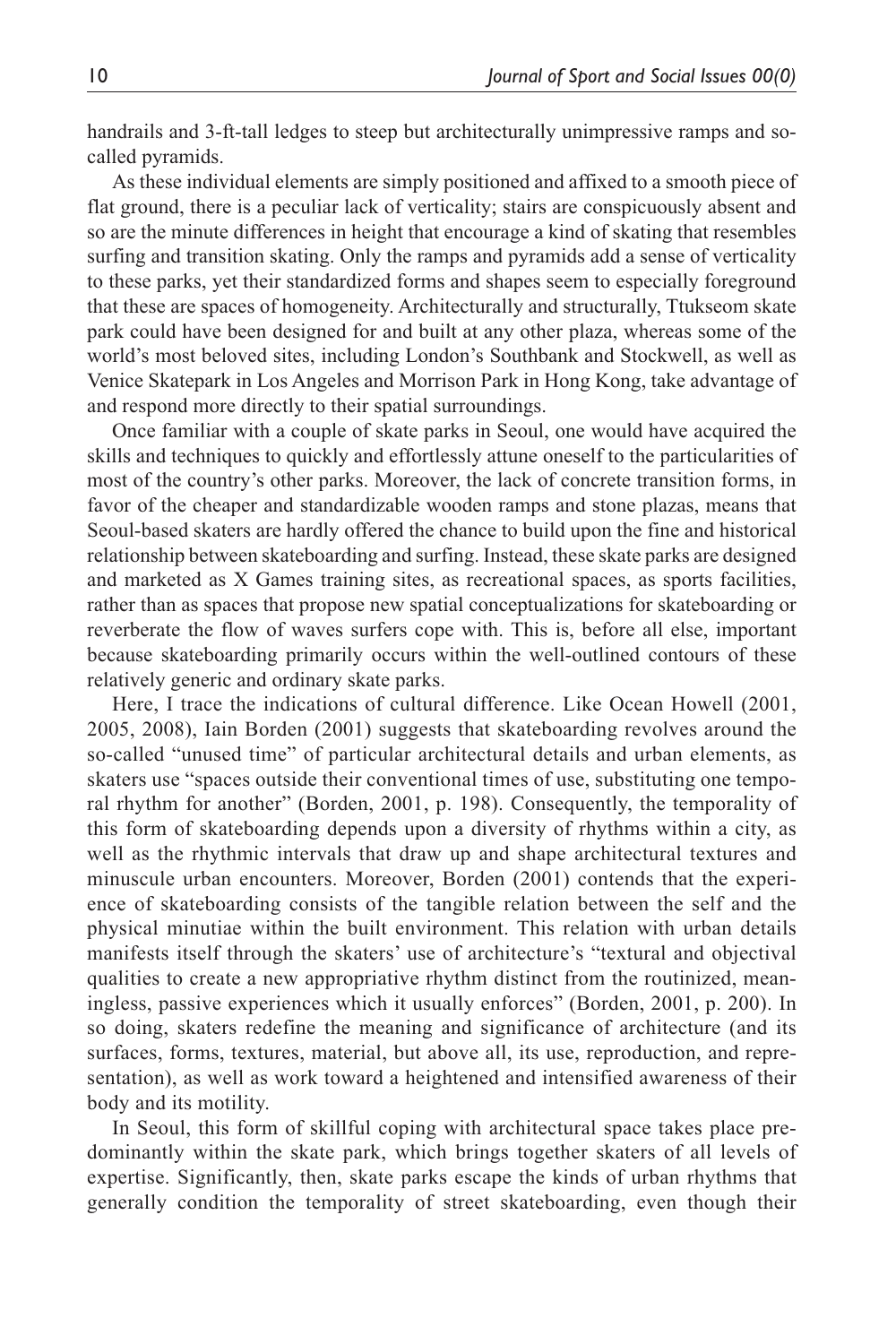designs are crowded with "simulacra of regular street furniture such as benches and hand-rails" (Carr, 2017, p. 28). Ttukseom skate park breaks away from the rhythm of the city of Seoul in yet another manner, in that it is located in a recreational park that is designed to embrace and encourage formalized ludic activities within predefined spatial configurations. Simultaneously, Ttukseom Hangang Park marginalizes the psychogeographical sensory and cognitive mapping of urban landscapes that Jeffries et al. (2013; Jeffries, Messer, & Swords, 2016; Swords & Jeffries, 2015) notice among skateboarders in northern England. For Ttukseom's functional layout and recreational meanings dominate to such an extent that it would be a herculean task to see, experience, and sense the area in a manner that diverts from or critiques its intended use.

In other words, the time of Ttukseom skate park seems endless—the only measure being the presence of skateboarders themselves. The significance of this seems to me to be the following. First, novice practitioners acquire skills within an area that renders skateboarding as a sport, rather than as a subcultural lifestyle or a transgressive and possibly anticompetitive phenomenon. Second, the one-dimensional, yet, nevertheless, tangible rhythmic and spatial dimensions of the skate park condition the diverse set of bodily skills required to successfully use the skateboard as equipment "in order to" traverse and negotiate its architectural design. As a result, the skater's eye—the ability to scan the built environment for skateable elements by "looking" (sensing) beyond the intended functions of architectural space—is fundamentally compromised. It is simply a redundant skill, as the skate park houses merely skateable surfaces textures. Architectural design, here, is a commodity, and this affects how Seoul-based skaters perceive and sense the built environment. I would like to illustrate these points via an anecdote of a poignant encounter between a competitive Japanese skateboarder and a talented, yet inexperienced Korean practitioner.

# **Being Gravitated Down Toward the Earth (as Most Skilled and Unskilled Bodies Seem to be)**

At 10:15 on a Friday evening in March, 2016, Katsuya is waiting for his friends to show up. It is a clear, lukewarm spring night, after a winter that had seemed to go on for far too many months. For Katsuya, Ttukseom skate park is as dull a space as it would be possible for him to imagine: a smooth, vaguely colorful plastered floor, countless fences and litter bins, lightly soiled ramps, and somewhat unstable handrails. Katsuya, a 22-year-old skater from Kameoka in Japan's Kyoto Prefecture, had recently obtained a work visa to spend 9 months in South Korea. He told me that, to his own delight, his love for skateboarding had made him into a social disaster. Whereas I get up early and work while it is still dark outside, he flourishes during the late evenings. Katsuya would sleep until 6 p.m., have dinner with the people he stayed with, and skate until his body would no longer carry him. He would tend to bypass showers and baths and would oftentimes simply forget to take care of his administration and everyday societal necessities.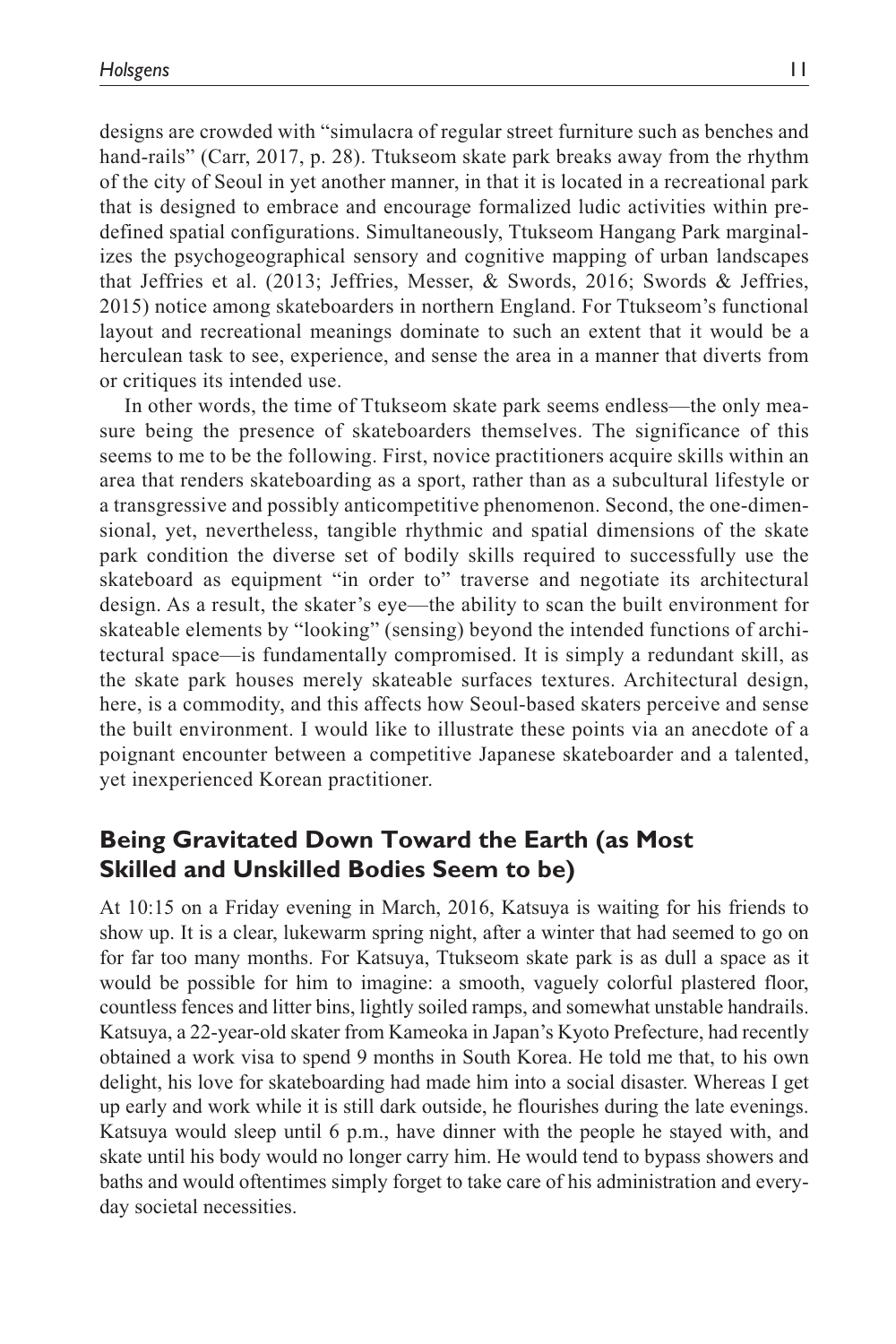There is, to paraphrase Maurice Merleau-Ponty (1964), a certain kind of intimacy he would invariably evade; one could live beside him but never with him—he would move to another city the moment his hosts got used to his presence. Katsuya frees up some of his spring breaks and most of the long, humid summer months to leave Japan, if only to prove to himself that he would be able to make a living from skateboarding. He is not unsuccessful, winning prize money, and attire on a biweekly basis—and it is fair to say that he is a welcomed face within South Korea's skateboard community. In conversation, he is focused and warm, speaking lively and spirited, with an edge of urgency.

Jong-Pil, a third year undergraduate student in pedagogy, sat down besides Katsuya and myself at the edges of Ttukseom skate park. He was dimly aware of Katsuya's background, although they had never shared a word prior to this encounter. Noticeably exhausted by the endless struggle with his skateboard, he wiped the edges of his chin with the collar of his shirt. For the past half hour, he continuously fell and struggled to get up, posing both vainly and full of embarrassment in front of Katsuya and myself, while his heavy breathing revealed an injured, or at least painful, body. Jong-Pil expressed the familiar burden of concern, as though he sensed that Katsuya was disheartened by the absence of his friends and the less-thanimpressive design of the skate park.

Jong-Pil has a raspy, yet comforting voice and a perpetual smile. He grew up peacefully and prosperously in the Chungnam Province, and at the age of 19 started his adult life at Konkuk University, a mid-tier college only a stone's throw away from Ttukseom Hangang Park. Katsuya liked him right away, just talking to him on the margins of the skate park. They exchanged a few words in Korean and English, initially sharing their thoughts on Adidas's highly anticipated *Away Days* skate video, which would premiere in Seoul in May 2016. Katsuya mentioned professional skater Mark Gonzales favorably, as he was "raw, authentic, and from the streets." "The best skateboarders," Katsuya said,

are the ones who are willing to make the city their own, for whom urban space is like a playground, whereas the worst are those who skate as though it is a sport and prefer new attire over the excitement and pleasure of exploring the world.

They are the ones, he deduced judgmentally, who refuse to leave the skate park, who let the authorities decide where and how to skate.

The young Korean skater was holding on to the handrail and grabbed his brand-new phone out of his backpack, gasping and coughing to recover from his intense skate session. Even though he was still catching his breath, I could see his eagerness to talk to Katsuya, who was glamorous to him simply because he wouldn't let himself be confined by the limits of a skate park. In Seoul, Jong-Pil would later explain to me, there is no dirt, no disobedience; even all the skaters look like they just got out of the shower. Katsuya, on the contrary, continuously displayed his love for the disorderly and noncompliant and stood out among his Korean peers, as he allowed himself to wander around in the foreign and unhomely.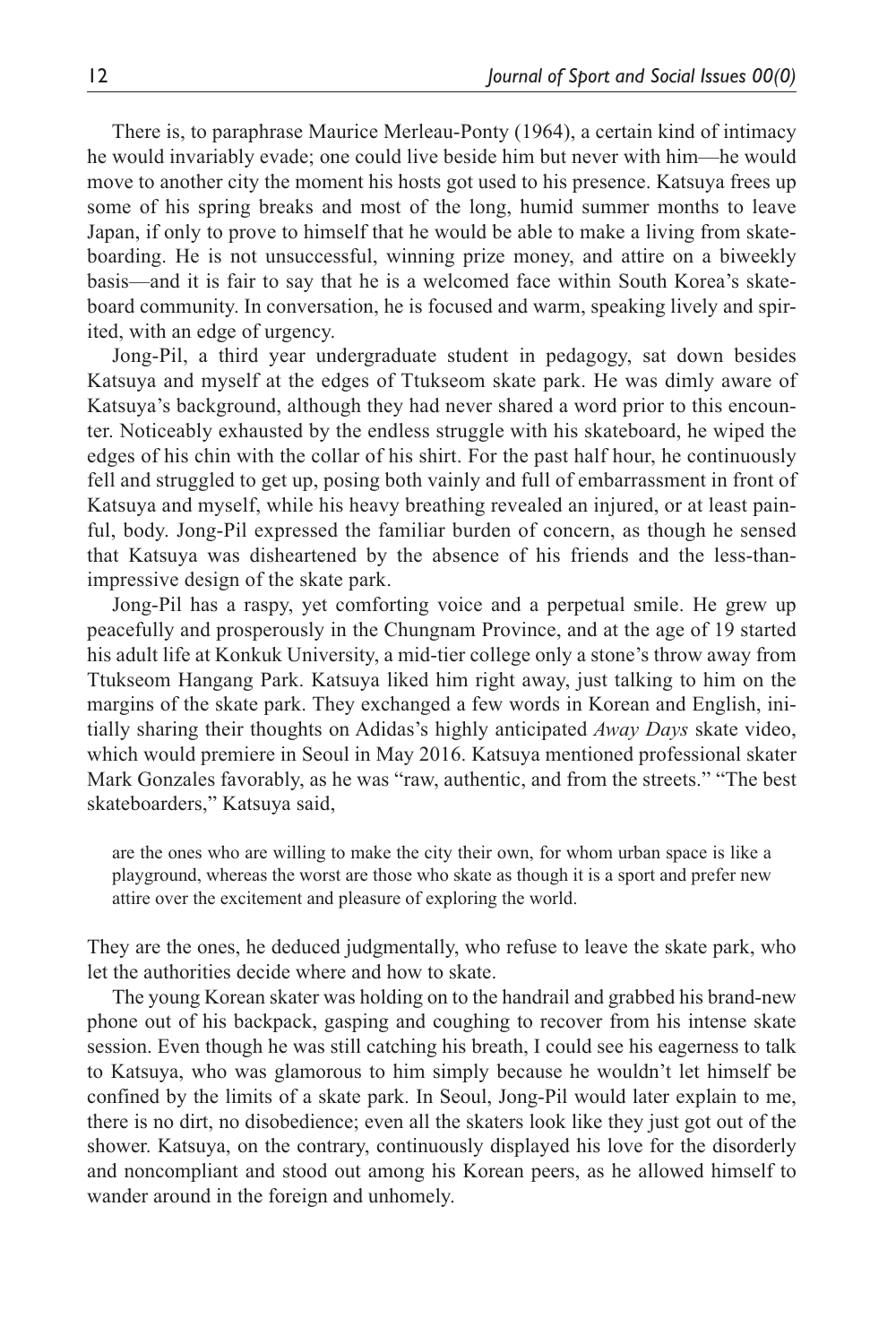The conversation was more or less ruined by a teenager, who injured his shoulder by falling on a loose chunk of metal. Jong-Pil ran up to him with a bottle of water and a towel, hoping to soothe his pain. The teenager, whom I had never seen or met before, said he was fine and left the skate park without delay or hesitation. Jong-Pil grabbed the sharp piece of metal and placed it safely underneath a quarter pipe, one of the largest obstacles in the park. He was noticeably distressed and slightly irritated and shared his dissatisfaction regarding the state of Ttukseom skate park. "This is outrageous," he said, "for those in our government enrichen themselves through corrupt deals, and we won't even get a safe and secure skate park to stay healthy and learn new skills. This truly is yet another example of *Hell-Joseon*," he moaned, suggesting that contemporary South Korea is as hell-like as the slave society that we call the Korean Joseon Dynasty (1392-1897). Jong-Pil gestured toward to the handrail that had broken down earlier that month, and a large ramp, which was full of holes and was in the process of becoming a breeding site for fungi. "How can we skate here?," he asked Katsuya and myself.

Jong-Pil's frustration was fed by an incident that had taken place a handful of days prior to our insightful encounter. A Taiwanese skater—a tourist, so to speak lost his balance by riding over multiple loose screws on a damaged ramp, tumbled down, and ended up with a deep wound in his right calf, for which he spent a night in Konkuk University's hospital. Katsuya looked puzzled and said that a frog who lives in a well does not know the depths of the ocean. I had heard the proverb before, but asked him nevertheless to explain what he meant. He suggested that everybody (and by extension: every body) is weighted down to earth by its gravity. But that does not mean that everyone can or indeed should try and climb mountains, swim in the ocean, or aspire to be a skateboarder. Being a skater, he explained, means that you are willing to wrestle with the world and embrace all its irregularities, instead of wanting to be safeguarded by someone else's mechanisms or schemas. Katsuya believed that was precisely the way in which Korean skaters understood skate parks: as secured and protecting refuges, which were familiar, predictable, and impervious. His own stand seemed to be the opposite: skateboarding ought to be a form of risktaking, as it exists by the grace of spontaneity, the unexpected and unplanned, as well as the ever-changing and vigorous.

Katsuya's convictions, I would argue, stand in stark contrast to those who acquire their skateboarding skills within Seoul's skate parks, for Jong-Pil is hardly unique in his reliance on these spaces as safe havens of sorts. Jong-Pil was on the verge of criticizing Katsuya's firm words when a handful of skaters arrived at Ttukseom— Katsuya's Korean friends, all of whom were seasoned skaters. They were carrying unsightly plastic bags, filled with microwaved ramen, energy drinks, and disposable towels—preparing a dinner as one would in front of a television on the verge of a long-awaited weekend. Jong-Pil noticed straightaway he was now the youngest person around and decided to keep his seemingly inevitable critical response to himself. Katsuya, however, advanced the conversation by asking his friends why they would constantly reside in skate parks and, in turn, why they would hardly explore the spatially varied cityscape of Seoul. Their responses were telling: they felt as though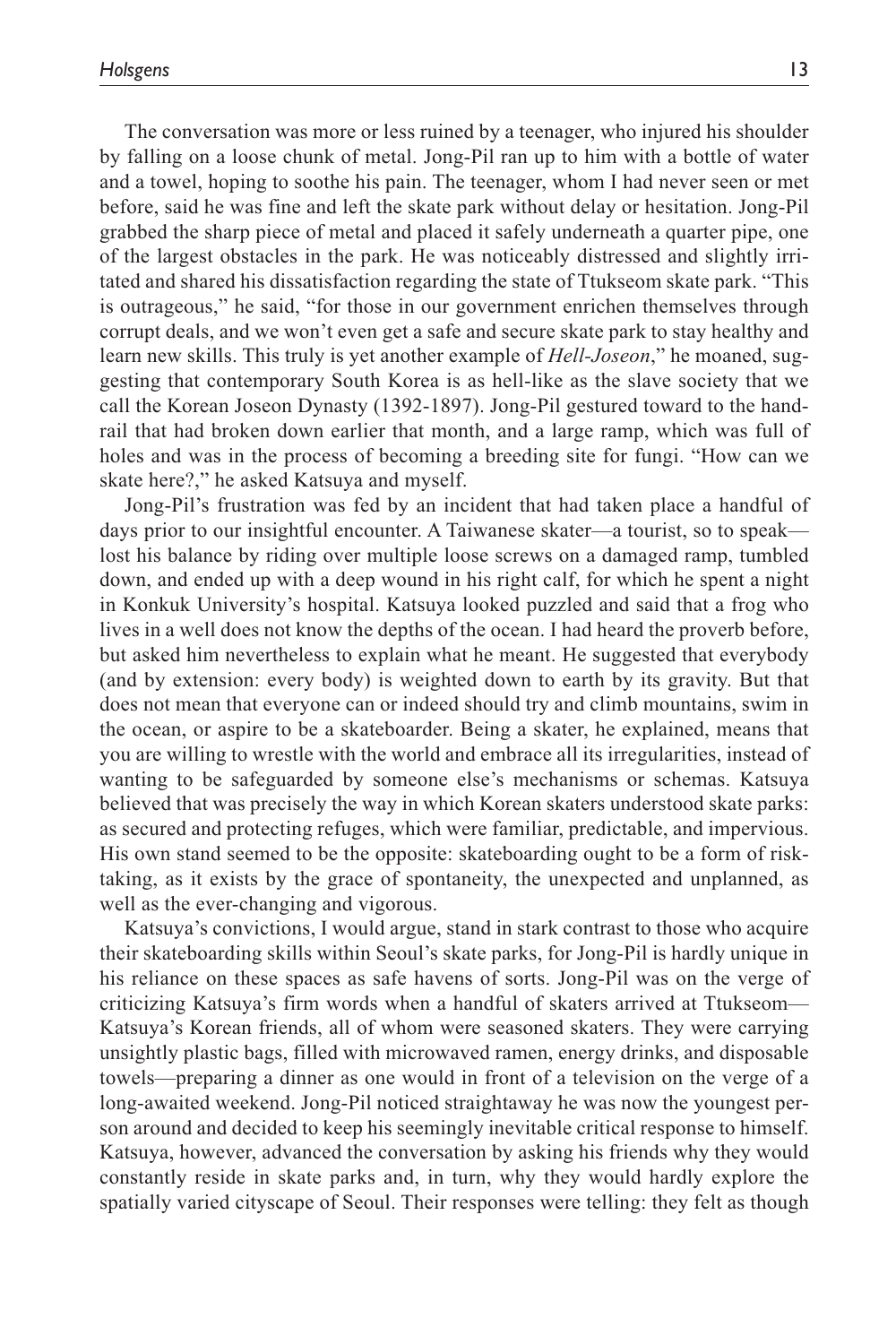they enjoyed the familiarity and familial nature of skate parks, just like one feels at home in one's apartment, whereas streets and public squares were not theirs to expropriate and exploit.

In Seoul, there is a conspicuous absence of risk-taking roots in cultural difference, which renders it unique, or at least at odds with the scholarly perception of the practice elsewhere: skate parks such as Ttukseom counter the spectacle of heightened bodily experiences with bodies at rest, with serene and familiar affectivities, with a sense of domesticity. These spaces may be designed for training (and even disciplining) the senses, yet unlike the idea that skaters concern themselves primarily with a deliberate form of risk-taking, as suggested by existing literature on action and lifestyle sports (Wheaton & Thorpe, 2011), skate parks also manifest themselves as spatial configurations within which to be at ease and be comforted. This resonates with skateboarding in Hong Kong, as the local governments enforce the use of mandatory helmets in the city's skate parks (O'Connor, 2016). The difference, here, is that the risk aversion in Seoul is skater-led, as opposed to being imposed by the state via formal rules and regulations.

Furthermore, these Seoul-based skateboarders seemed to share the understanding of skate parks as excellent locales to improve one's skills, as one would slowly attune oneself to the design of the park—its obstacles, materials, surfaces, rhythms. In so doing, or so the logic goes, one manifests and displays oneself as a healthy, competent, and resilient human being. Not unlike gymnastics or figure skating, this group of skateboarders would practice a carefully orchestrated set of movements until they would get it right, that is to say, until this causation of bodily maneuvers can be routinely performed.

It is, in that sense, significant that Ttukseom skate park is said to be falling apart, bringing about both injuries to oblivious and unskilled skaters, as well as an aesthetic of superficial damage. This deterioration enrages many of the Seoul-based skaters I worked with, but appeals to, for instance, Katsuya. The latter is reluctant to consider the park's wooden ramps to be hard and lifeless matter that should be in a state of architectural stasis, but, rather, should be as soft, tactile, and spirited as the skaters who would encounter them. Katsuya, then, was constantly seeking the tangible traces of skaters' rites of passage, so as to familiarize himself with the type of skills that would dwell in these skate parks. He embraced scratches on metal surfaces, bruised pieces of wood, and oily handrails.

## **Conclusion**

Ttukseom skate park hosts plenty of expert practitioners who cope with the architecture of the park in an effortless, intuitive fashion, responding to the particularities of architectural minutiae via miniscule muscular adjustments. But whereas experts seem to transcend rules and regulations, so as to enable themselves to respond to the specificities of a situation, those who are novice attempt to successfully negotiate yet mainly struggle with the skateboard as equipment, let alone the intricate relation between delicate and precise bodily movements, and a diversity of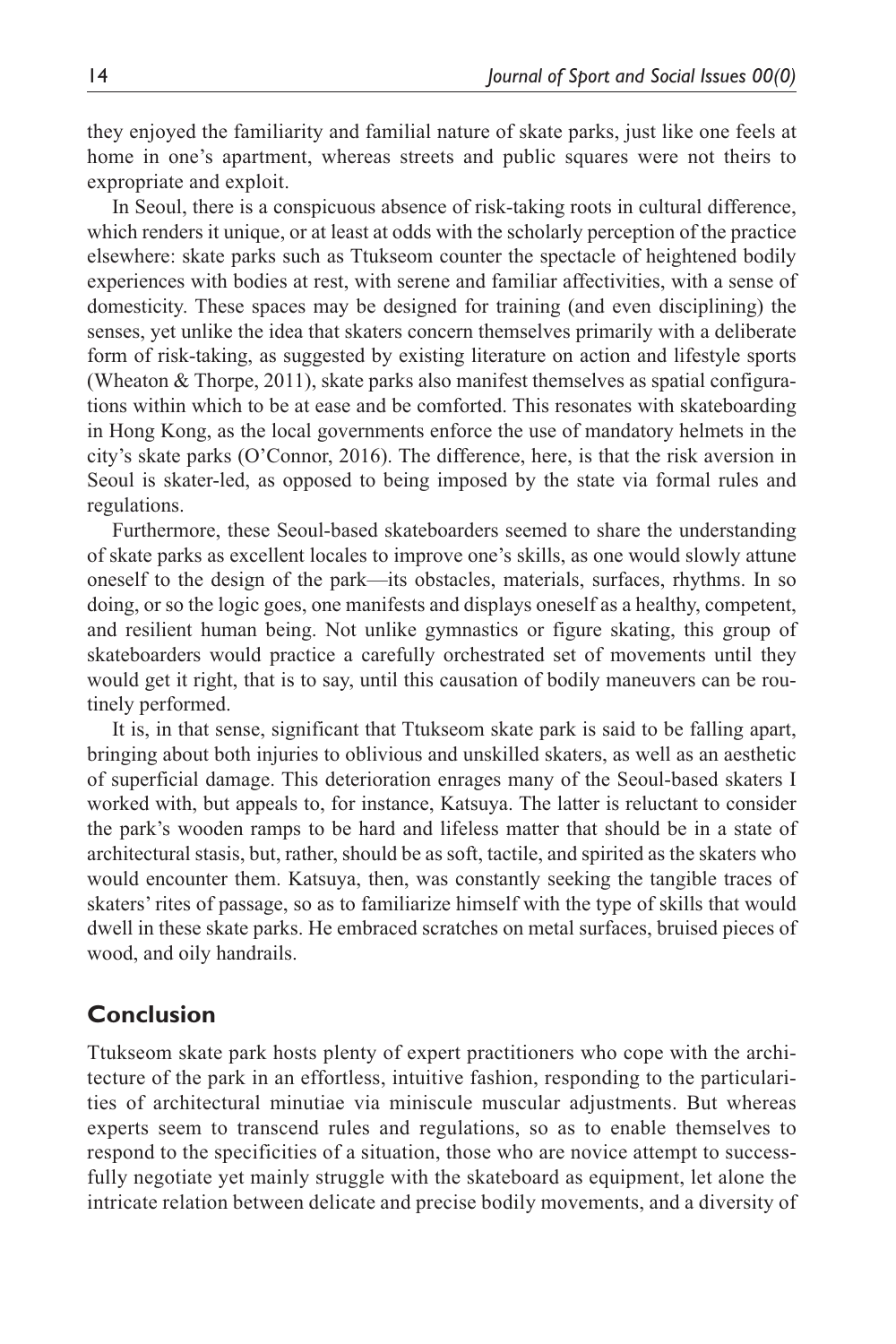architectural surfaces. Their faces down, their muscular focus seems to be redirected from facial expressions to the tensile inner lines of thighs and calves under the struggling weight of an unbalanced and restless skateboard. The skateboard itself is here a piece of equipment to routinely negotiate the regularity of habitual and familiar spaces.

Paraphrasing Åsa Bäckström (2014), one could categorize this sensory coping with architectural space as a kinesthetic experience, in that it orients the human body, the skateboard as equipment, and the materiality of the terrain toward one another. Indeed, within the realm of Seoul's skate parks, "bodily knowing describes not doing itself but the living body's movement ability" (Bäckström, 2014, p. 764), which is a tactile and haptic sensibility and sensitivity that is heard, felt, seen, touched, remembered, and expressed. Yet, simultaneously, this points toward the nuanced and layered distinction between remembering and embodying the skilled muscular sensations as trained within skate park and the finely tuned sensory ability to instantaneously screen and cope with unobserved urban space, the latter bodily phenomenon being defined as the skater's eye (Borden, 2001).

Consequently, the potential stimulations of the diverse architectural spaces in the wider cityscape are hardly perceived, as the senses of these skaters are not attuned to these urban details and, instead, favor the familiar contours and outlines of the skate park. In Seoul, the skater's eye is habituated in such a fashion that it merely recognizes and responds to purpose-built recreational parks, rather than observe the unfamiliar, the inconvenient, and the unreliable. The skate park can be dwelled in and is a place of felt memories and remembered knowledge, whereas the city at large presents itself as an unhomely space that does not resonate with one's carefully acquired skills and bodily motility. What is preferred, here, is a knowledge of familiarity and a flight of mystery, rather than a skillful openness toward the world unfolding in possibly unforeseen ways. So skateboarding in Seoul provides a counterpoint to the understanding of lifestyle sports as risk-driven practices.

As a result, Seoul-based skaters acquire highly specialized and site-specific skills that are rooted within the precisely defined spatial configuration of the skate park, rather than bodily techniques to cope with the microscopic details of found spaces and the incalculable dynamisms of unknown terrains. In Seoul, the skilled activity that we call skateboarding is deeply formalized, for it exists as a carefully outlined performative practice, dwells in a recreational park, and flourishes by repetitive bodily engagement with architectural details, through which skaters work toward a remembered form of felt knowledge. The city's skate parks—Ttukseom being but one example strike me as precisely outlined spaces to which skaters hope to attune their bodies. Via an ethnographic account of coping skills, I have argued that the Seoul-based skaters I work with seem to prefer repeatedly experiencing the already felt over putting their skills to the test by exploring architectural and urban spaces they are less familiar with. In so doing, their bodily skills are, or are striving to be, in tune with the particular architectural minutiae within these spaces. Their bodily negotiation of architectural space, then, stands in contrast to how the practice is experienced elsewhere. More precisely, their preference for purpose-built skate parks counters the persistent idea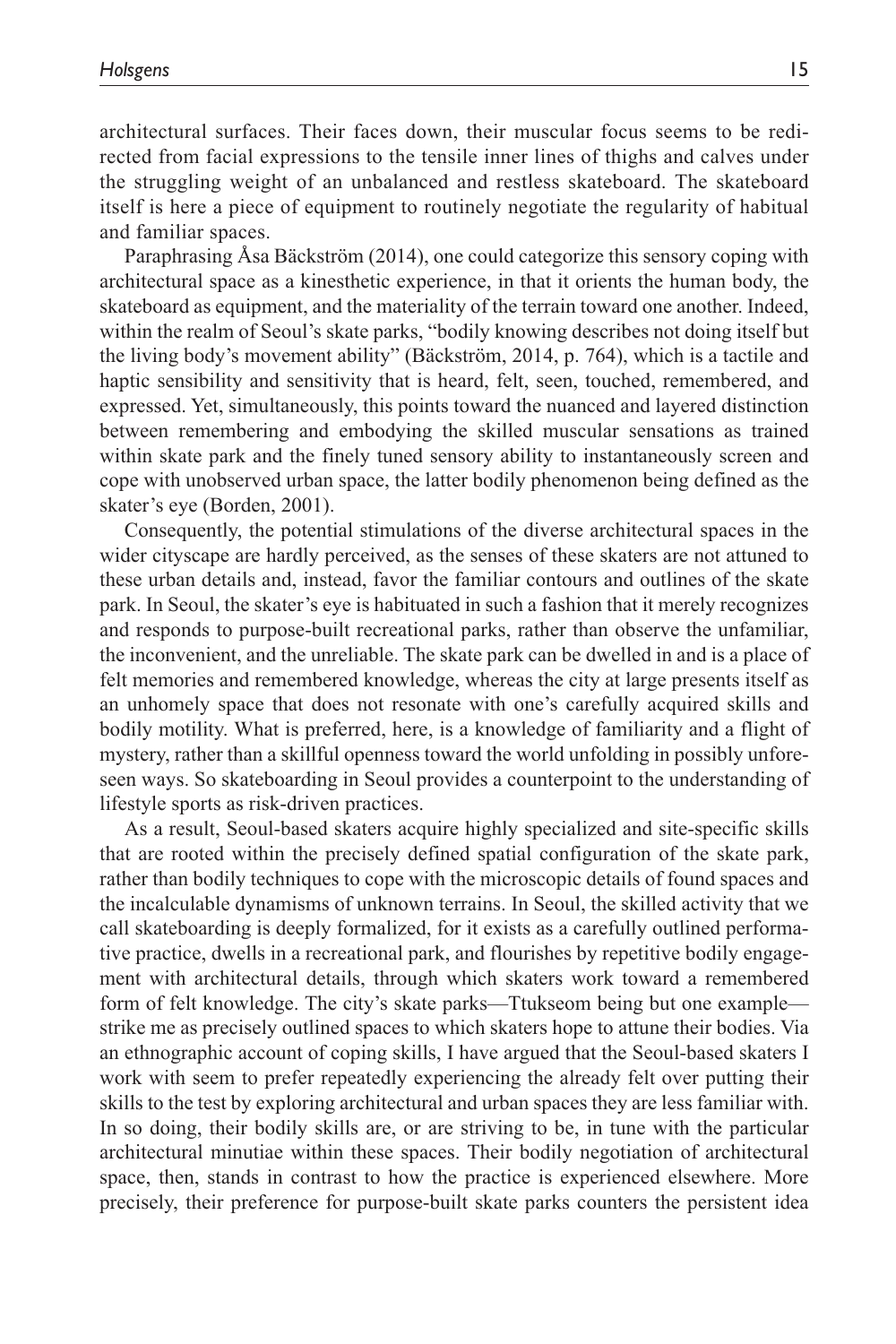that skateboarding is a universal, spectacular, and risk-ridden form of urban flânerie or psychogeographical mapping.

### **Declaration of Conflicting Interests**

The author(s) declared no potential conflicts of interest with respect to the research, authorship, and/or publication of this article.

## **Funding**

The author(s) received no financial support for the research, authorship, and/or publication of this article.

## **ORCID iD**

Sander Holsgens **D** <https://orcid.org/0000-0002-8770-8110>

### **References**

Bachelard, G. (1964). *The poetics of space*. New York, NY: Penguin Books.

- Bäckström, Å. (2013). Gender manoeuvring in Swedish skateboarding: Negotiations of femininities and the hierarchical gender structure. *Young*, *21*, 29-53.
- Bäckström, Å. (2014). Knowing and teaching kinaesthetic experience in skateboarding: An example of sensory emplacement. *Sport, Education and Society*, *19*, 752-772.
- Borden, I. (2001). *Skateboarding, space and the city: Architecture and the body*. New York, NY: Berg.
- Borden, I. (2016). Southbank skateboarding, London and urban culture: The undercroft, Hungerford Bridge and House of Vans. In K. J. Lombard (Ed.), *Skateboarding: Subcultures, sites and shifts* (pp. 91-107). London, England: Routledge.
- Carr, J. (2017). Skateboarding in dude space: The roles of space and sport in constructing gender among adult skateboarders. *Sociology of Sport Journal*, *34*, 25-34.
- Chang, J.-H. (2002). Korea: The various roles of sport for all in society. In L. DaCosta & A. Miragaya (Eds.), *World-wide experiences and trends in sport for all* (pp. 133-174). Oxford, UK: Meyer & Meyer Sport.
- Chiu, C. (2009). Contestation and conformity: Street and park skateboarding in New York City public space. *Space and Culture*, *12*, 25-42.
- Cho, M. R. (2002). Civic spaces in urban Korea: The spatial enrichment of civil society. *International Development Planning Review*, *24*, 419-432.
- Cho, M. R. (2003). Flexible sociality and the postmodernity of Seoul. In Korean National Commission (Ed.), *Korean anthropology: Contemporary Korean culture in flux* (pp. 327- 340). Seoul, Korea: Hollym.
- Cho, M. R. (2008a). From street corners to public plaza: The production of civic space in Central Seoul. In M. Douglass, K. C. Ho, & G. L. Ooi (Eds.), *Globalization, the city and civil society in Pacific Asia* (pp. 194-210). New York, NY: Routledge.
- Cho, M. R. (2008b). Gonggong dijain, gonggong yeongyeok-eul dijain hara [Public design: Designing for the public sphere]. *Geonchuk-gwa saheo*, *11*, 52-56.
- Dixon, D. (2011). Getting the make: Japanese skateboarder videography and the entranced ethnographic lens. *Postmodern Culture*, *22*(1). Retrieved from [https://muse.jhu.edu/arti](https://muse.jhu.edu/article/481022)[cle/481022](https://muse.jhu.edu/article/481022)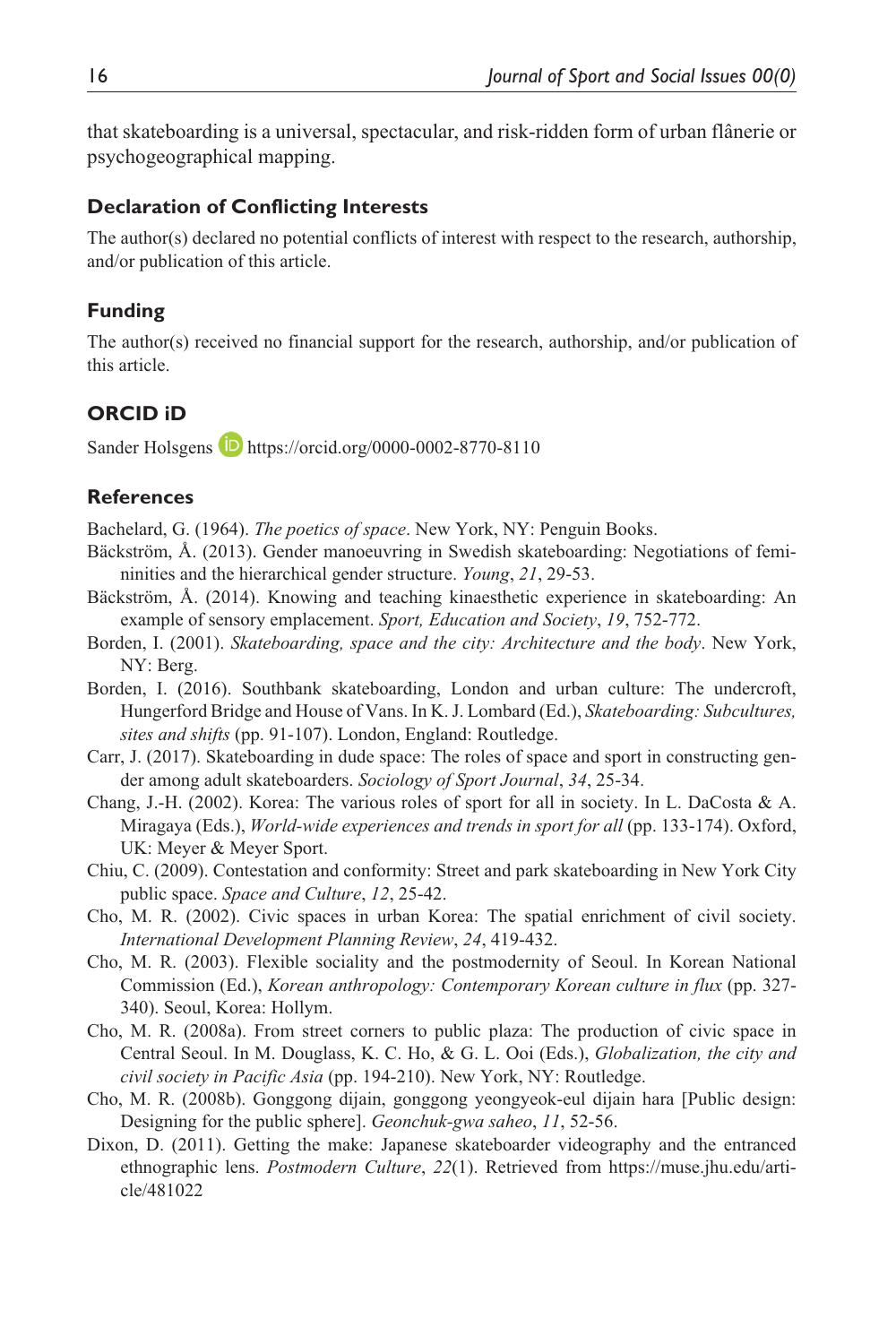- Dixon, D. (2014). *Endless question: Youth becomings and the anti-crisis of kids in global Japan* (Doctoral dissertation, Duke University, Durham). Retrieved from [https://dukespace.lib.](https://dukespace.lib.duke.edu/dspace/handle/10161/8797) [duke.edu/dspace/handle/10161/8797](https://dukespace.lib.duke.edu/dspace/handle/10161/8797)
- Dixon, D. (2016). Posing LA, performing Tokyo: Photography and race in skateboarding's global imaginary. In K. J. Lombard (Ed.), *Skateboarding: Subcultures, sites and shifts* (pp. 73-88). London, England: Routledge.
- Dreyfus, H. (1991). *Being-in-the-world: A commentary on Heidegger's being and time*. Cambridge, MA: MIT Press.
- Dreyfus, H., & Wrathall, M. A. (2014). *Skillful coping: Essays on the phenomenology of everyday perception and action*. Oxford, UK: Oxford University Press.
- Drissel, D. (2012). Linglei, the other species: Hybridized constructions of alternative youth subcultures in China. In L. Hernández (Ed.), *China and the West: Encounters with the other in culture, arts, politics and everyday life* (pp. 155-174). Newcastle Upon Tyne, UK: Cambridge Scholars Publishing.
- Gelézau, V. (2014). *KNCU-Korean Studies Series: Streets and open spaces in Seoul (1995- 2010): A cultural and geographical view of local neighborhood*. Seoul, Korea: Hollym.
- Gilchrist, P., & Wheaton, B. (2011). Lifestyle sport, public policy and youth engagement: Examining the emergence of parkour. *International Journal of Sport Policy and Politics*, *3*, 109-131.
- Glauser, J. (2013). Le discours des images: l'exemple de la photographie de skateboard à Tokyo. In M.-O. Gonseth, B. Knodel, Y. Laville and G. Mayo (Eds), *Hors-champs* (pp. 160-167). Neuchâtel, Switzerland: Musée d'ethnographie.
- Glauser, J. (2016). *Tokyo-skate. Les paysages urbains du skateboard* [Tokyo-skate: urban passages of skateboarding]. Gollion, Switzerland: Infolio.
- Heidegger, M. (1962). *Being and time*. (J. Macquarrie & E. Robinson, Trans.). New York, NY: Harper & Row. (Original work published 1927)
- Hong, E. (2010). *An analysis of the sport policy process in the Republic of Korea: The cases of elite sport development and sport for all* (Doctoral thesis). Loughborough University, UK.
- Hong, K. (2011). *Aesthetic constructions of Korean nationalism: Spectacle, politics and history*. London, England: Routledge.
- Howell, O. (2001). The poetics of security: Skateboarding, urban design, and the new public space. *Urban Policy*. Retrieved from [http://urbanpolicy.net/wp-content/uploads/2013/02/](http://urbanpolicy.net/wp-content/uploads/2013/02/Howell_2001_Poetics-of-Security_NoPix.pdf) [Howell\\_2001\\_Poetics-of-Security\\_NoPix.pdf](http://urbanpolicy.net/wp-content/uploads/2013/02/Howell_2001_Poetics-of-Security_NoPix.pdf)
- Howell, O. (2005). The "creative class" and the gentrifying city: Skateboarding in Philadelphia's Love Park. *Journal of Architectural Education*, *59*(2), 32-42.
- Howell, O. (2008). Skatepark as neoliberal playground: Urban governance, recreation space, and the cultivation of personal responsibility. *Space and Culture*, *11*, 475-496.
- Jang, J. (2013). *A cross-cultural study of architectural production in Korea and the West: Cultural transfer within South Korean architecture and urbanism* (Doctoral thesis). University of Westminster, London.
- Jeffries, M. J., Messer, S., & Swords, J. (2013). Playing out: The importance of the city as a playground for skateboarding and parkour. In J. Teitle (Ed.), *The other 17 hours: Valuing out-of-school time* (Vol. 30, pp. 1-14). New York, NY: Bank Street College.
- Jeffries, M. J., Messer, S., & Swords, J. (2016). He catches things in flight: Scopic regimes, visuality, and skateboarding in Tyneside, England. In K. J. Lombard (Ed.), *Skateboarding: Subcultures, sites and shifts* (pp. 57-72). London, England: Routledge.